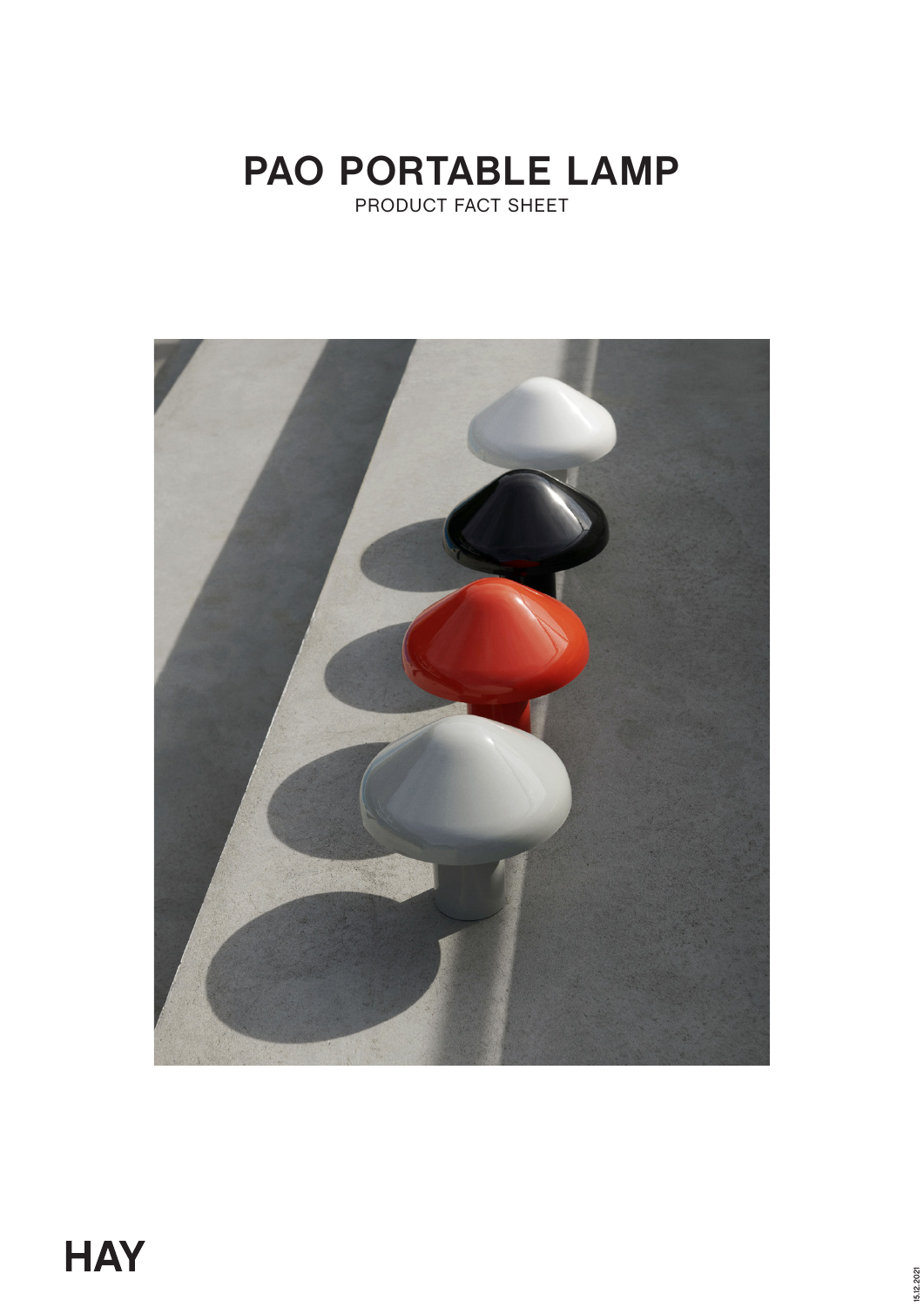## **PAO PORTABLE**

### DESIGN BY NAOTO FUKASAWA, 2022

The Pao collection of lamps is an exciting collaboration with Japanese designer Naoto Fukasawa. Named after the soft, glowing shape of traditional Mongolian Pao tents, Pao draws on Fukasawa's aesthetic of beautiful simplicity; creating an everyday object that draws on design values existing in the natural world. By keeping the aesthetics modest and simple, he brings the design into harmony with its environment. Both the lamp's base and shade are constructed from a resistant polycarbonate, with a smooth, high-gloss finish. The lamp's light source is concealed inside the shade, behind an opal polycarbonate diffuser, providing an efficient diffused downlight, with a warm, homely glow. The compact, battery-operated design enables the lamp to be moved to different rooms around the house, or taken into the garden and other outside spaces. The lamp is available in different colour options.

#### HIGHLIGHTS

- · Part of a progressive and technologically advanced lighting collection.
- ◊ Part of the Pao family of functional and elegant pendants in different sizes in high-gloss steel or glass and a table lamp.
- ◊ A portable and versatile lamp with beautiful domed shape, suitable for both indoor and outdoor use.
- **· CE and ETL approved for both EU and US markets.**
- · Includes replaceable LED light source ensuring a life span of at least 25,000 hours of use.
- Integrated touch step dimmer switch with three standard settings on the base of the lamp.
- ◊ Minimum 10 hours of use before the battery requires recharging via USB.
- · IP44 outdoor rated.
- ◊ Qualified for contract use.
- ◊ Suitable for both indoor and outdoor environments.

#### **DIMENSIONS**



DIAMETER 23 CM | 9.06" HEIGHT 23 CM | 9.25"

#### **MATERIALS**

Injection moulded polycarbonate with a high gloss finish.

#### LAMP BASE LAMP SHADE CORD BASE INSERT Injection moulded polycarbonate with a high-gloss finish and a matt frosted polycarbonate diffuser.

PVC micro USB cable (100 cm). | Injection moulded ABS.

#### **OPTIONS**

A USB charging station able to charge 24 Pao Portable lamps simultaneously. Designed for settings where multiple Pao Portable lamps are used on a regular basis.



## **COLOUR & FINISH**

Please note that the colour codes are indicative.





RED NCS S 0585 Y 80 R